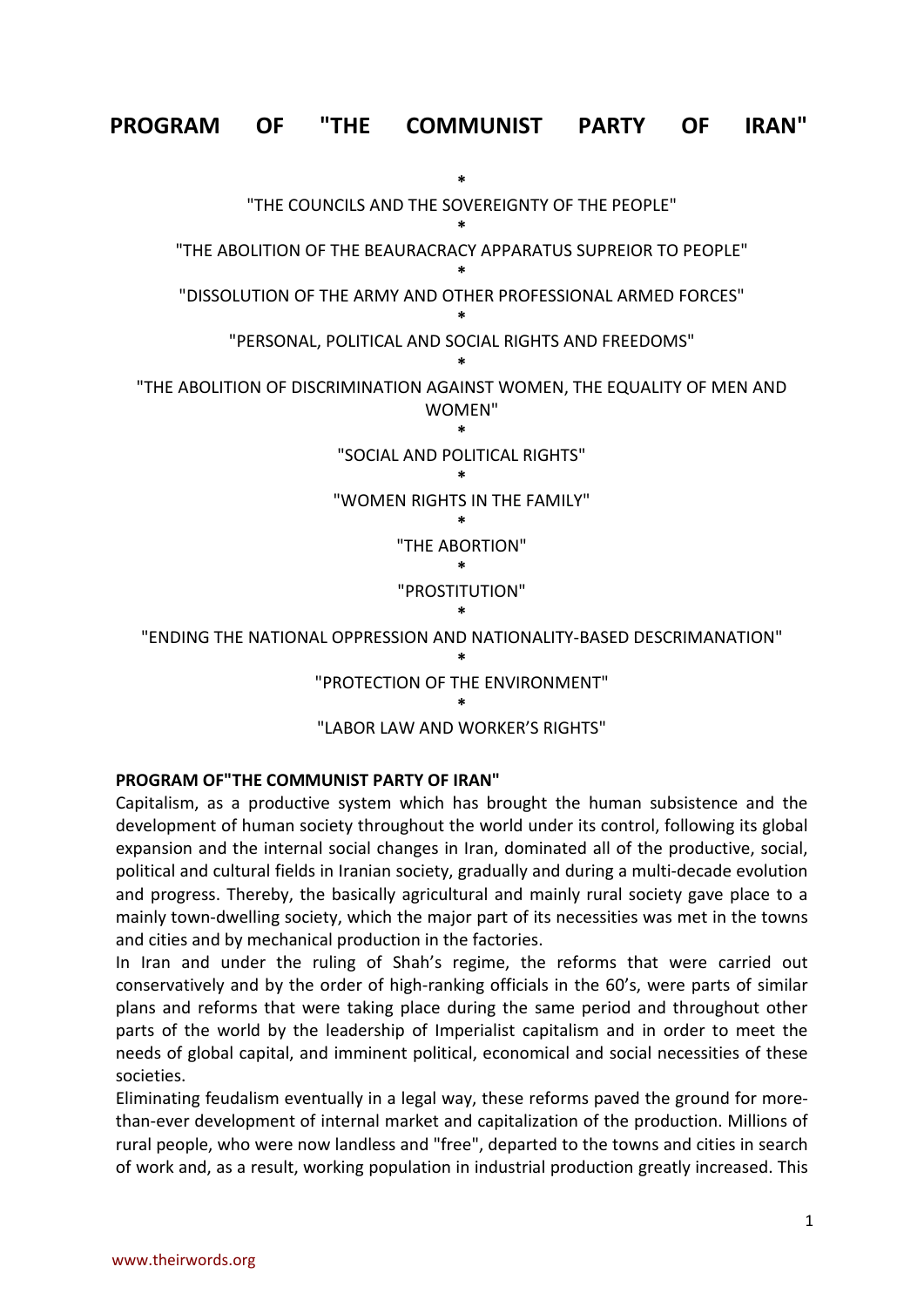process transformed the society within a decade and confirmed bourgeoisie influence over the various parts of the productive, economic, social, cultural and political life.

Existing oil incomes expedited the disintegration of feudalism relations and capitalist development; thereby, Iranian society was pulled more than ever into the circle of the capitalist countries and their global relations. Oil incomes not only compensated the disadvantage of the rupture of the old social structure and the destruction of feudalism for landowners and aristocrats, but also did provide the expenses of innovation in the society and development of a modern government. Oil incomes enabled the government, protecting the interests of the ruling class, to take the control of the key sections of economy in Iran, and by absorbing a great part of working power into offices and State workshops, became the major employer, and has maintained this role to the very present time.

The abolition of feudalism cleared the way legally out of all limitations that hindered, socially and economically, the presentation of working power; the success of the internal market paved the way to exploit the "free" workers and, therefore, besides and following the reforms in the 60s, working power as a commodity interred increasingly into the developing capitalist relations in Iran.

The promotion of capitalism in Iran dismantled many of the age-old traditions, conventions and decrepit structure of the old society, and gave the way to the knowledge and technical sciences to affect various aspects of social life. But, this profound social change not only failed to decrease class distance and human sufferings, but also increased the problems and misery in social life and increased the distance between the rich and the poor.

In the middle-70s, because of the increase in the life subsistence, unemployment, and alsodecrease of real level of wages, the life of the working class worsened more than ever. Therefore, workers struggles in defense of their life standards and improvement of their life conditions intensified in the major productive and industrial centers.

Working masses, that had left the villages, were determined to find a place to live in the suburbs of the big cities and, as a result, the population of these suburb-residents was constantly rising. The people in these suburbs had very miserable lives and, in the meantime, were aware of very luxurious lives of the rich. They, providing very precious sources of cheap working power for the bourgeoisie, formed new organizations in opposition to the capitalist government by their specific demands.

Development of state bureaucracy and police-like interference in people's lives, dictatorship of security and law-enforcement agencies and suppressing any opposition, strike and voice of liberation, severe censorship, lack of expression and restraining any political and union activity independent from the government exasperated the people and provided a very suitable and explosive situation for a revolution.

Following these social facts, the political legitimacy and social acceptability of the government, which itself was the cause for establishing many cultural and social changes in the contemporary time, was called into question by the public. As this process continued, public masses rose with the hope of freedom and ending their sufferings and deprivations; revolution emerged everywhere and, thereby, the whole apparatus of the monarchy dictatorship was demolished.

But this revolution and its development were co-incident with the absence of mass worker organizations; there was no strong socialist party in the Iran's political scene at the time, however, the existing left parties failed to play their independent role not only in the field of organizing the workers and the masses, but also in the political scene of the society;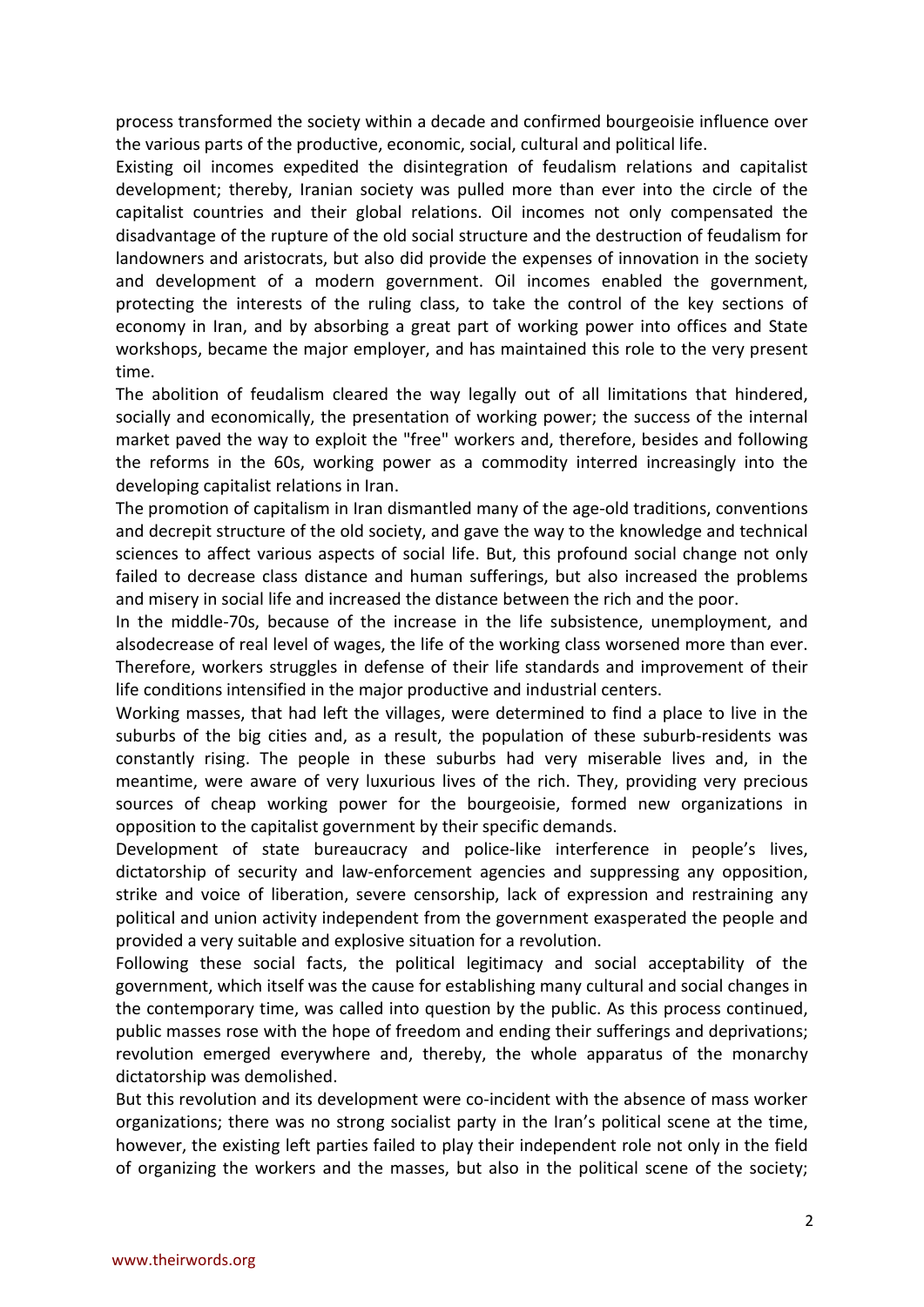some of them followed the policies of the reactionary religious forces. Liberal bourgeoisie also, worrying from the potential deepening of the revolution, followed the reactionary religious forces. In such conditions, the Shiite clergy and the Islamic Republic became the alternative of the imperialist powers and Iranian bourgeoisie to save their interests and capitalism from the existing crises of revolution. The Islamic Republic was the scapegoat of Iranian capitalism against the revolution and during the crisis period of the time. Paving the way for re-accumulating the capital under the banner of Islamic ruling and, in the meantime and within the framework of the western imperialism strategies, keeping Iran as a barricade against the development of the influence of the former Soviet Union in the region, as it was before, were the main aims of giving the power to this regime.

The state suppress machine was completely revived and evolved. The political power was placed far from the hands of the revolution; in fact, the revolution was made mute and dead on the very uprising night and the rabietic reaction, in the guise of revolution, restored suppression, stranglehold and terror. The masses became terrified and quenched, and, one more time, the toilers age-old hope for freedom perished. Afterwards, the Islamic regime used the devastating war between Iran and Iraq, which lasted 8 years, as an opportunity to restrain the revolutionary struggles more than ever, to make the rich wholly behave as its supporters, to carry out its extreme Islamic plans and, finally, to gain influence in the region. It was no sooner than the threat of a mass uprising which made them feel the dangerous situation that they eventually were convinced to bury the hatchet.

In the capitalist Iran, under the ruling of the Islamic republic, the gap between two different classes has become increasingly widened, and the exorbitant wealth has been piled up on the excessive poverty. Lack of security and welfare among the majority of people, that is the workers, has been used as a pretext to provide security and welfare for the rich. Now, after all, the society has become a scene of confrontation between two major classes: the large mass of wage-laborers, and the capitalism and its ruling government. More than ever, the fact that the working class will be the main power in every forthcoming change in Iran has become evident to everyone.

The Communist Party of Iran, as a Marxist organization, struggles for eradicating the political and economical ruling of capitalism, and establishment of the proletariat ruling and a socialist society; a society in which there is no place for the exploitation of humans by humans, and also no place for government and all of its supporting organs. Our final goal is to achieve a society in which freedom and public welfare take over the chains, injustice and deprivation, and equal opportunities are provided for the progress of humans and the growth of their faculties and talents; a society in which everyone works according to her/his abilities and gets according to her/his needs, and there is no government to stand superior to the society and link their chains to the age-old exploitation, cruelty, superstition and ignorance.

In our point of view, socialism is not a matter of annknown and distant future; its background, ability and social and economical possibilities have all been provided in the very capitalist system of Iran. The abundant wealth of Iranian society and the solidarity with the International working class will be two factors that guarantee the endurance and stability of socialism in Iran.

Under the present conditions, overthrow of the stranglehold and the suppressive system in Iran is the immediate aim of the workers struggles. But, under such conditions that the capitalist system still continues to its ruling, The Communist Party of Iran, while struggling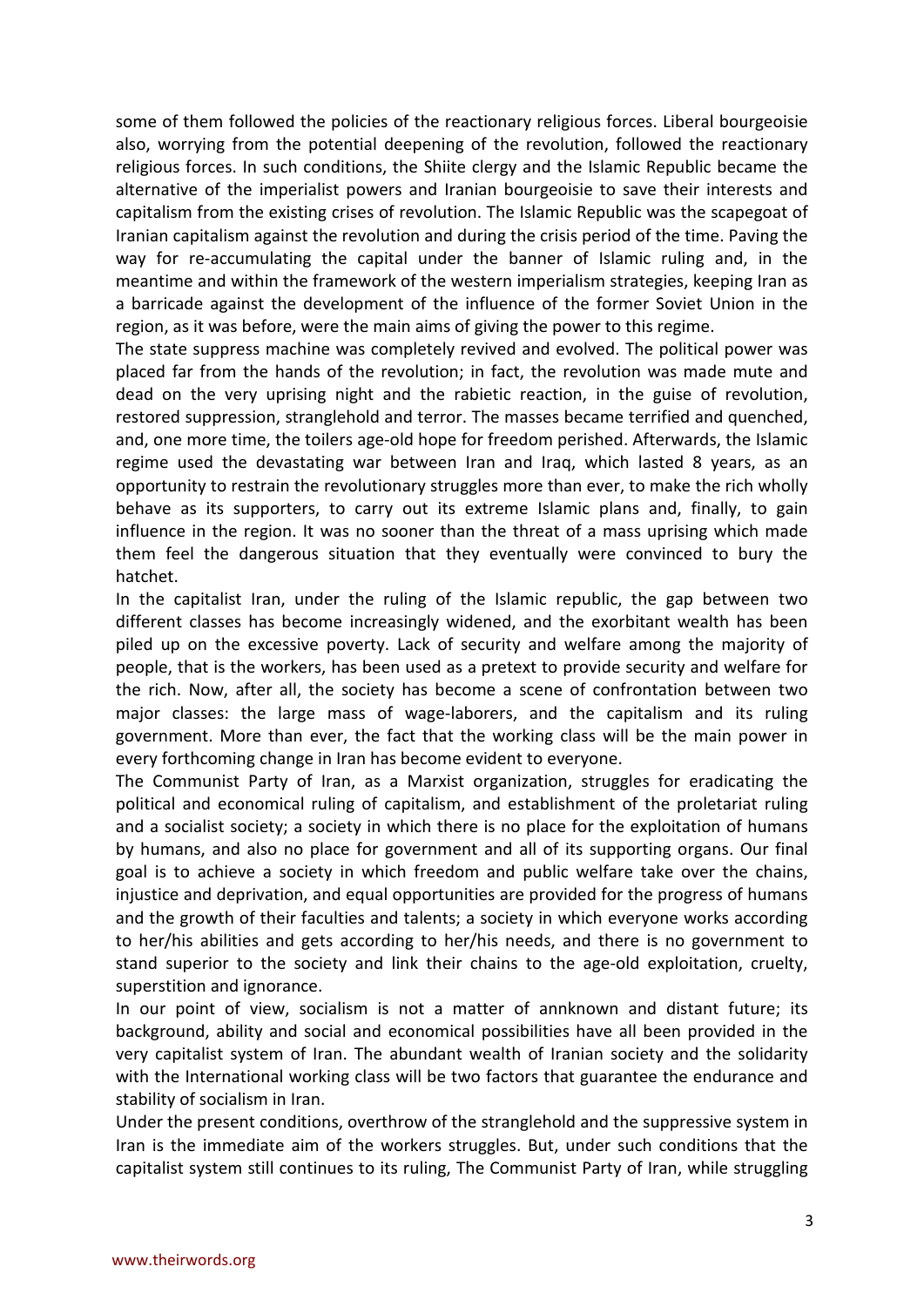constantly to establish socialism and a communist society, in order to improve the life conditions of the masses of workers and toilers and to provide a more secure and humane environment in which we all live, will never abandon, even in the framework of the present regime, the struggle for carrying out the vanguard and modern political, economical, social and cultural reforms. The achievement of these reforms, however, will pave the way for proletariat revolution and for socialism. Therefore, the Communist Party of Iran struggles to achieve the following reforms:

#### "THE COUNCILS AND THE SOVEREIGNTY OF THE PEOPLE"

The worldwide experience, and now also the experience of Iran, has well proved that the parliamentary democracy, under deceitful guise, has always been the means of practically depriving the workers and the masses of effectively determining their own fate. In our point of view, a soviet system is the best and most available means by which the whole working class and all of the people can function as legislative and executive bodies in the society, and, thereby, determine their own life. Under the present conditions that technological progress has, more than ever, developed the International communication so that everyone can access the information in every field of knowledge, a soviet system will facilitate the direct participation of workers and masses in the administration of the social affairs more than ever. This system can also prevent the establishment of a bureaucratic system, which can be placed superior to the revolution and people, thereby, making them an incapable audience of the political scene.

Local soviets, the soviets of the people's representatives at all levels, and the all-Iran congress of the deputies of the people's soviets, as the country's supreme ruling organ, form the structure of the political power in the country and will provide the real opportunity and possibility for workers and all of the people to participate in both the administration of the societal affairs and in the determination of their own political and economical future.

#### " THE ABOLITION OF THE BEAURACRACY APPARATUS SUPREIOR TO PEOPLE"

The direct participation of the people in the administration of the country's affairs, all of the administrative and political authorities of the country to be elective, and also recallable whenever the majority of the electors decide; Persons elected to such posts in this way should receive salaries at most equal to the wage of a skilled worker. The individuals have the right to lodge complaints against any state official through civil courts.

The judges and other judicial authorities to be elective, and recallable whenever the majority of the electors decide; the strict abolition of any kind of special courts; public hearing of all trials.

#### "DISSOLUTION OF THE ARMY AND OTHER PROFESSIONAL ARMED FORCES"

The army, Pasdaran Corps, and the other suppressive organs of the Islamic Republic must be disbanded. Our final aim is to dissolve all of the professional armed forces; but, when there is a situation in which the professional army has not completely disbanded, it must be controlled and commanded by the general congress of the soviets, and we also struggle for democratizing the official relations inside the army. We stand for the absolute prohibition of any interference of the army in the internal affairs and consider it merely a defensive organ, not an aggressive one.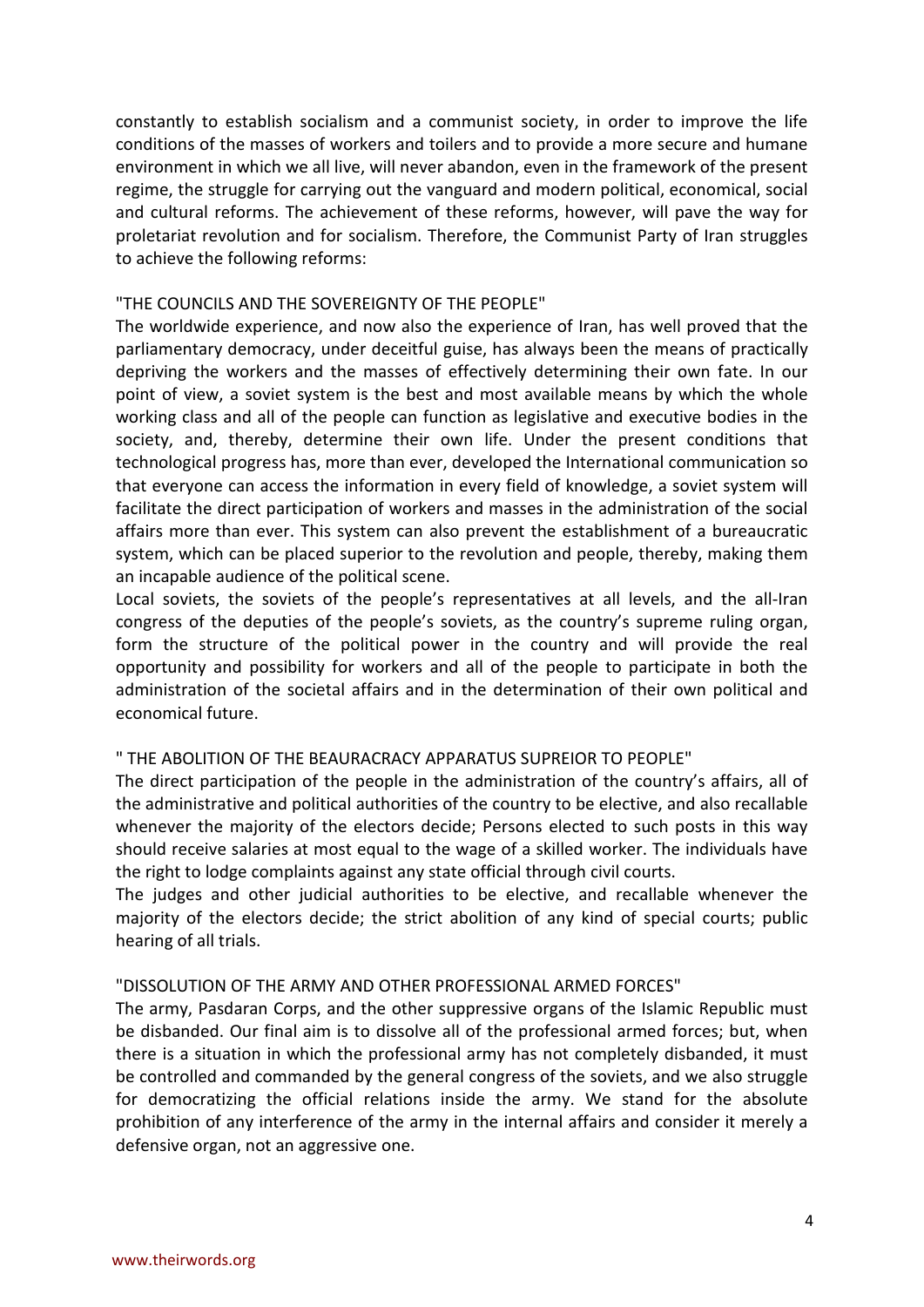"PERSONAL, POLITICAL AND SOCIAL RIGHTS AND FREEDOMS"

1- Universal, equal, direct and secret suffrage for all individuals, man or woman, above the age of 16; the right of every individual above 18 to be elected for any representative institution or organ;

2- Unconditional political freedom; the freedom of belief, expression, press; the freedom of assembly, elections, demonstrations, strikes, sit-ins; the formation of syndicates, unions and any kind of guild and political association. Provision of public access to the mass media, journals, radio and TV channels, and abolition of any kind of censorship;

3-The complete separation of religion from the State; strict abolition of: any kind of privilege and discrimination in government posts and in the legal rights of individuals according to the religion or the religious position of individuals, or their belief or disbelief in religion; any kind of state-aid, financial or otherwise, to religious activities and institutions; any kind of compulsory religious subjects, customs and rituals in the state schools and educational and training institutions; non of the religions to be recognized as the country's official religion; religion is regarded as a private affair of individuals and all citizens are free to choose any kind of religion or no religion.

4- The complete equality of the legal rights of all citizens irrespective of religion, ideology and political belief; the elimination of any kind of legal discrimination and restriction on religious minorities and the elimination of any kind of restriction of the legal rights of the individuals on the bases of ideology and political belief.

5- The freedom of choice for job and place of residence, the legal immunity of any individual and his or her place of residence, the elimination of all laws and principals which lead to police-like interference in the private life of individuals, and disbanding all of the organs that execute these laws. Freedom of traveling, residing in all parts of the country, and freedom of traveling abroad for everyone.

6- Iran is a country that accepts immigrants. In Iran, political refugees are accepted unexceptionally. Every immigrant worker, or any refugee, in case of intention, can be naturalized, and otherwise, also, can enjoy the complete rights and equal to an Iranian native.

7- The complete supervision of the people over the foreign policy; the abolition of every kind of secret diplomacy, recognition of the equal rights of all nations, and supporting the workers, socialist and liberation movements throughout the world;

8- Inclusion of a law in the constitution indicating the abolition of death sentence.

" THE ABOLITION OF DISCRIMINATION AGAINST WOMEN, THE EQUALITY OF MEN AND WOMEN"

The Communist Party of Iran struggles for the establishment of the complete equality of men and women in all of the fields of their activities in political, economical, social and familial fields; therefore, in our point of view, the realization of the followings is urgent:

#### "SOCIAL AND POLITICAL RIGHTS"

Men and women must benefit equally the right of electing and being elected in any legislative, judiciary and administrative organs at any civil level. All of the laws and principals which restrict the women in their choice of clothes and the way they wear, like the compulsory law of Hejab (veil-wearing), must be abolished. Any law or principal expressing separation of the men and women in meetings, schools, universities and public places and means of transportation must be eliminated. Any kind of discrimination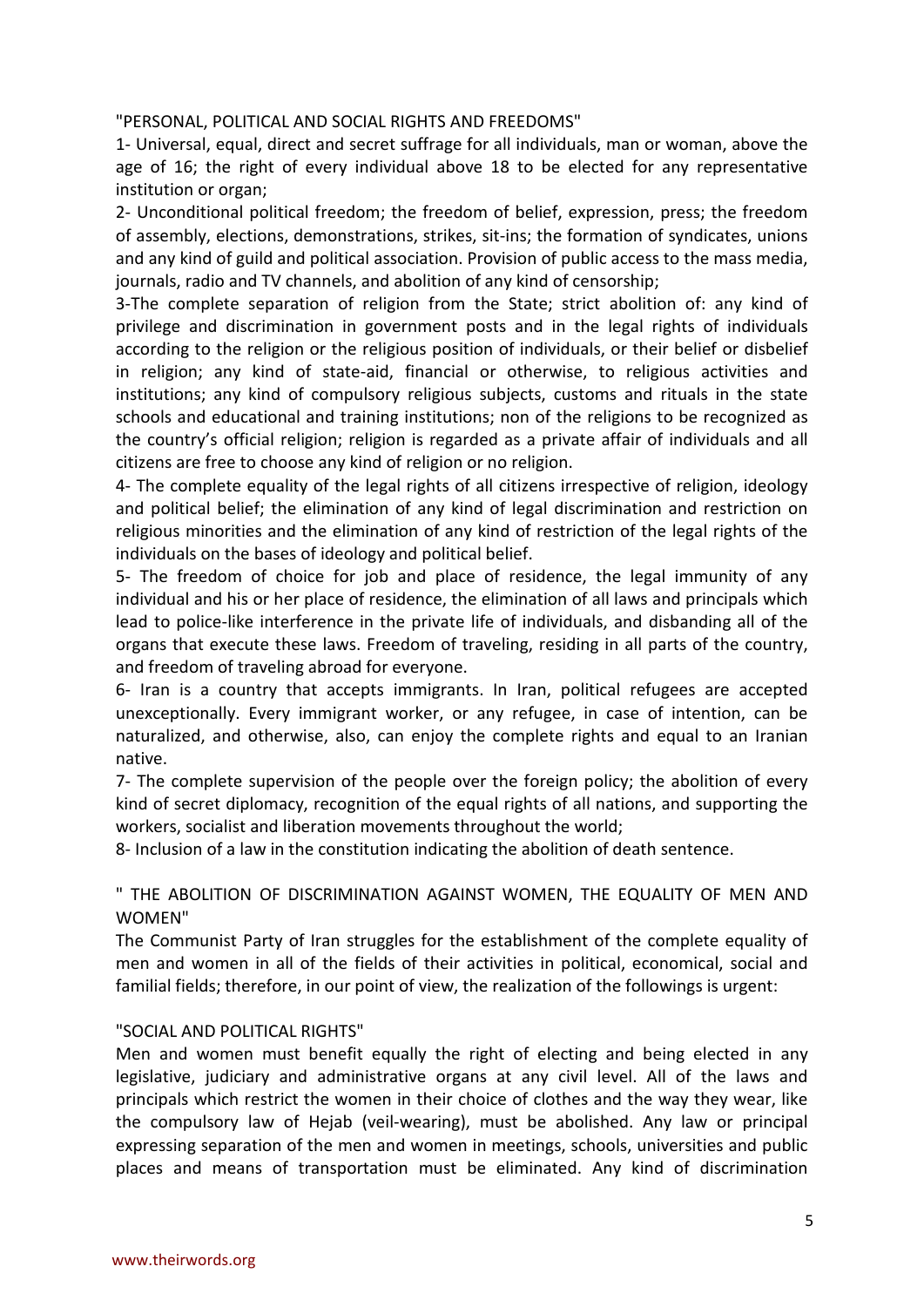according to sex must be abolished. All of the studying classes must be transformed to coeducational ones. Women have the right for taking part in any athletic, artistic and scientific activities and must enjoy the complete facilities in the said fields.

Women must be set free from the burden of the housework, and, therefore, their participation in social affairs and relations must be facilitated; for this purpose, special welfare institutions like nursery, kindergarten, laundry, etc must be established in the residential areas and be available as pay-free services for the public.

Complete equal employment opportunities for both men and women, paying equal wages for similar work to men and women, and equal social insurance for men and women. Employed women's enjoying of two days off every month; prohibition of committing pregnant women to heavy work; the prohibition of the dismissal of pregnant women with any pretext; preventing the pregnant women, and the women who have children, from work is illegal and is considered an unlawful act; the prohibition of stating the sex of applicant in educational or employment advertisements (unless specified by the law as exceptions.)

Specifying 16 weeks as leave of absence for women at the time of pregnancy, and one year as leave of absence for taking care of the baby; this one-year leave of absence may be used, in the case of agreement, either by the husband or by the wife.

#### "WOMEN RIGHTS IN THE FAMILY"

Freedom in marriage and selecting a spouse. Prohibition of any form of financial transaction in marriage, such as fixing Mehriyye, Shirbaha, Jahizieh (dowry), etc. (various payments by the two parts of the marriage); recognition of marriage by registration at State Registration Office; prohibition of Seegheh (Islamic wife-renting) and polygamy; equal right for men and women in the case of divorce and in the custody of children. The prohibition of marriage for girls and boys of under 18; religious officials who run the marriage contract for persons under 18 must be prosecuted by court. The prohibition of sexual relationship between persons above 18 and those under 16.

In all aspects of familial life, husband and wife must have complete equal rights and responsibilities in their own relationship, and also in their relationships with their children. The place of residence must be chosen by the agreement of both sides. The law that only recognizes the husband's right to choose the place of residence must be abolished. Women's right to work and to travel must not be limited to their husbands permission.

All of the legal and common laws which, under the pretext of "defending the chastity", reduce the sentences of crimes against women must be abolished. Severe sentences must be passed for crimes committed under the pretext of "defending the chastity" by father, brother, husband or anyone else against women. Any discrimination and inequalities between men and women in affairs like heritage, dividing the properties, and legal privileges of men and paternal heritage hierarchy in such affairs like guardianship and trusteeship must be abolished, men and women must have equal rights in divorce affair; Law must recognize their separation when there is intention of either sides. Maternal rights must be recognized independently from marriage. Those women who bear children without previously being married must enjoy all of social and individual rights of a mother. Their children, too, must enjoy all of the social rights. Personal relationship between husband and wife is respectful and must be protected from any kind of interference. Interference of state officials in the personal life of husband and wife is strongly prohibited.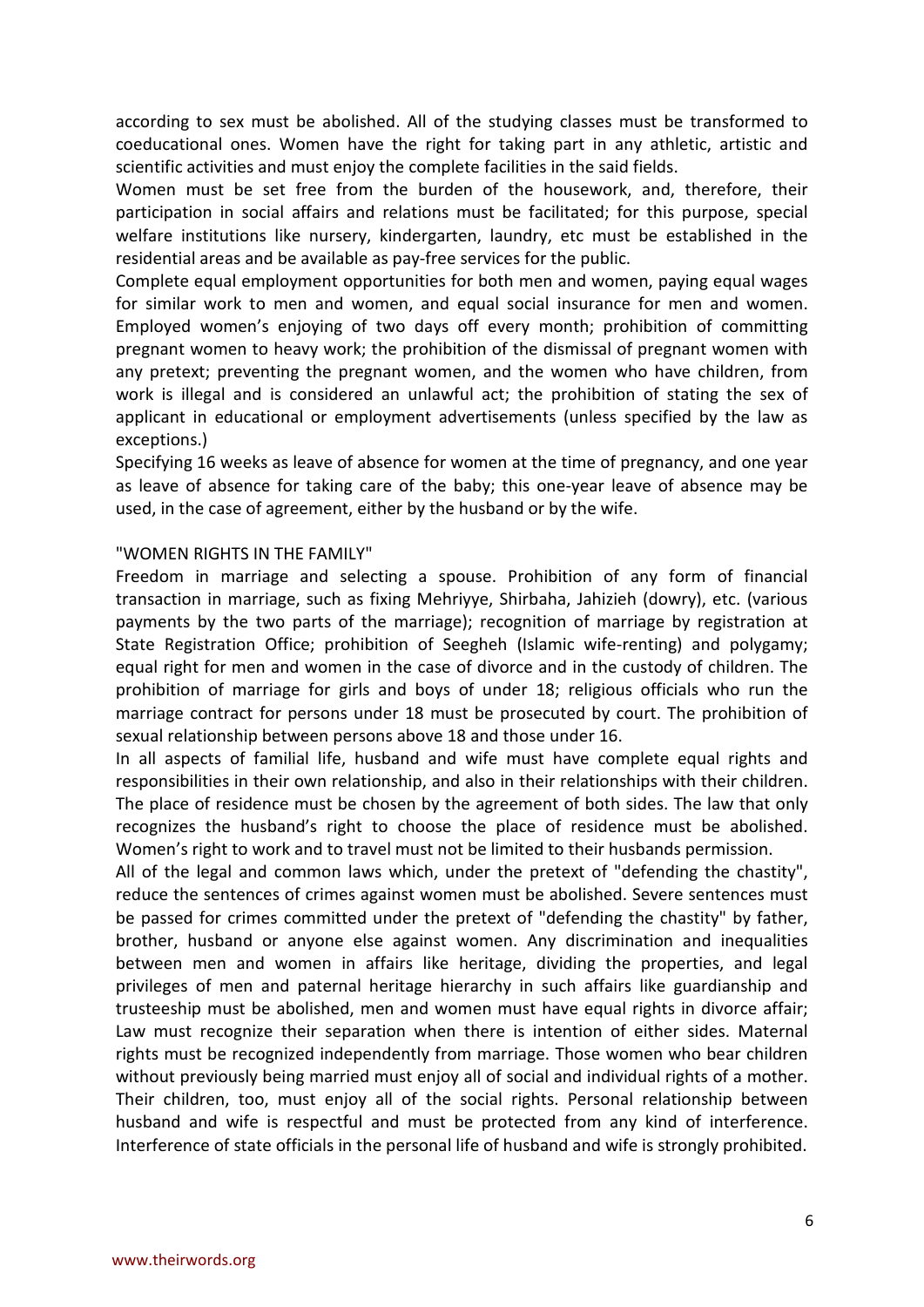#### "THE ABORTION"

The capitalist society puts only two choices on the way for women who unwillingly get pregnant: abortion or, otherwise, sustaining severe mental, economic and social conditions. Poverty and incapability in affording economical facilities for children, real and practical obstacles which are inevitable on the way of women's participation in social and economic affairs in the case of having children and undertaking them, and social outcomes for a single woman in the case of having children, all are the causes that make most women to put an end to their pregnancies, and when this is illegal, pregnant women have to do the abortion by non-specialist persons, under the non-hygienic conditions and by paying large amounts of money. Considering these facts, the abortion right must be recognized for women if there is no fatal life danger for them and if the embryo's age is not above 16 weeks; abortion is not conditioned to anyone or any official's permission except for the woman's one.

The abortion must be done, free from paying any expenses, in hospitals or clinics, and under the supervision of a specialist doctor; otherwise, law should prosecute those who do the abortion without having the necessary specialty.

### "PROSTITUTION"

Prostitution is a kind of oppression that is compelled on the women in the capitalist society, and, therefore, struggle against prostitution is vital to restore the humane respect of women in the society. In the present societies, poverty, lack of social assistance, legal and practical limitations on the way of women employment and, thus, in the way of their independence, male- chauvinistic attitude and the manner and behavior of men as privileged sex in the society are the causes of prostitution to be established, maintained and spread. As the experience of Iran under the ruling of the Islamic Republic has well shown, religious trainings and prejudices have resulted in spreading the male-chauvinistic attitude and the privileged position of men and, on the other hand, the minor position of women in the society; this, in turn, is a good dissemination of prostitution among people. Uprooting the prostitution demands struggle against all of the above causes. Moreover, in order to fight against prostitution, the following undertakings are urgent. The government must support the victims of prostitution economically, and provide educational facilities and employment possibilities for them. Procurers must be prosecuted by law and be punished by severe sentences.

"ENDING THE NATIONAL OPPRESSION AND NATIONALITY-BASED DESCRIMANATION"

National oppression is one of the dominant discriminations and sightlessness states in Iran, which must be decisively annihilated:

We struggle for equality of the rights of nations, abolition of all of the legal and practical discriminations based on the nationality, ending the bureaucratic interference of the ruling government in the personal affairs of people, providing a situation in which democratic organs of the people's local ruling can be formed, and the abolition of compulsory official language; we combat against causing and provoking national hostility among different nations.

We believe that the expediencies of the proletariat struggle towards socialism necessitates their political and action unity, and, therefore, the Communist Party of Iran tries to unite the working class of Iran in all of the fields of their struggle. Hence, we recognize the right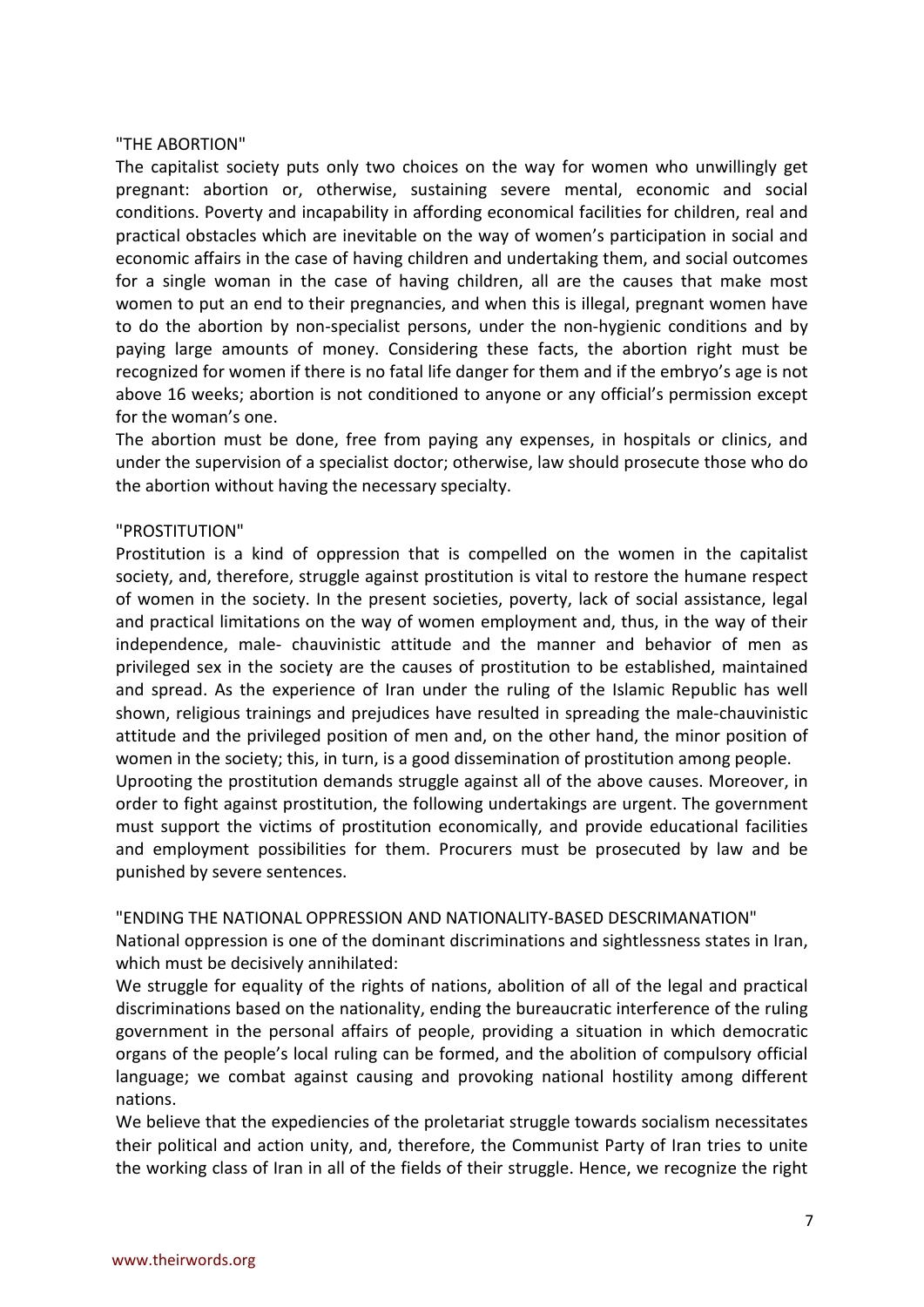of self-determination, that is their freedom choice even to separate from the central State, for all of the nations dwelling in Iran. However, we demand the unity of all nations, democratically and voluntarily, and believe that such a unity is in the favor of workers and toiler masses.

Also in order to promote the level of general culture and welfare which will, in turn, facilitates the joining of other toilers of the society in the struggle of the working class for ultimate emancipation, we demand the realization of the following:

1-Adequate unemployment benefit, on the basis of the minimum wage, for every unemployed individual over the age of 18;

2- The provision and guarantee of suitable housing (from the viewpoint of space, hygiene and urban services) for all citizens and immediate measures in this field through: confiscation of all lands of land grabbers and the luxurious and superfluous residential places of the rich, unnecessary State offices and departments, and the carrying out of short-term housing projects in the confiscated lands at the State's expense, with the discretion of and by the people's democratic organs;

3- Free and suitable national health and medical treatment for all citizens, and medical and clinical facilities available everywhere in the country; dissolution of private medical practice;

4- Free education at all levels and for all citizens; education to be compulsory until the age of 16, and an eminent program for uprooting the illiteracy;

5- The creation of cultural and welfare facilities in all deprived regions, whether urban or rural, such as electricity, telephone, plumbing system of drinking water, roads, schools, clinics, sports-halls, assembly halls, etc. at the State's expense;

6- The creation of special welfare institutions for the purpose of reducing the burden of housework, such as laundry, kindergarten, etc. in the residential areas

7- The provision of the life facilities, security, recreation and education of children by the State, and independent from their familial conditions. The responsibility for looking after all children and youngsters of under 18 who lack living and welfare security through the family, to be placed under the guardianship of the State;

8- The securing by the State of the living and welfare of all the disabled, and providing the facilities necessary for them to express themselves socially;

9- Provision of the living facilities and welfare of all the elderly people, deserving their high position and considering their respect, by the State;

10- Elimination of all the indirect taxes;

11 The prohibition of marriage for girls and boys under 18 and the freedom of all individuals above 18 to form a family at their own will.

### "PROTECTION OF THE ENVIRONMENT"

The Communist Party of Iran recognizes all of the mineral resources, rivers, forests, and grasslands as the public properties. We support the protection of natural resources and the environment, and also prevention from misusing them. The contamination of natural resources and causing air pollution in residential areas must be considered as unlawful acts and should face severe penalties.

## "LABOR LAW AND WORKER'S RIGHTS"

In the circumstances under which the capitalist system still continue to its ruling, the provision of the minimum of subsistence and welfare obliges the workers to submit to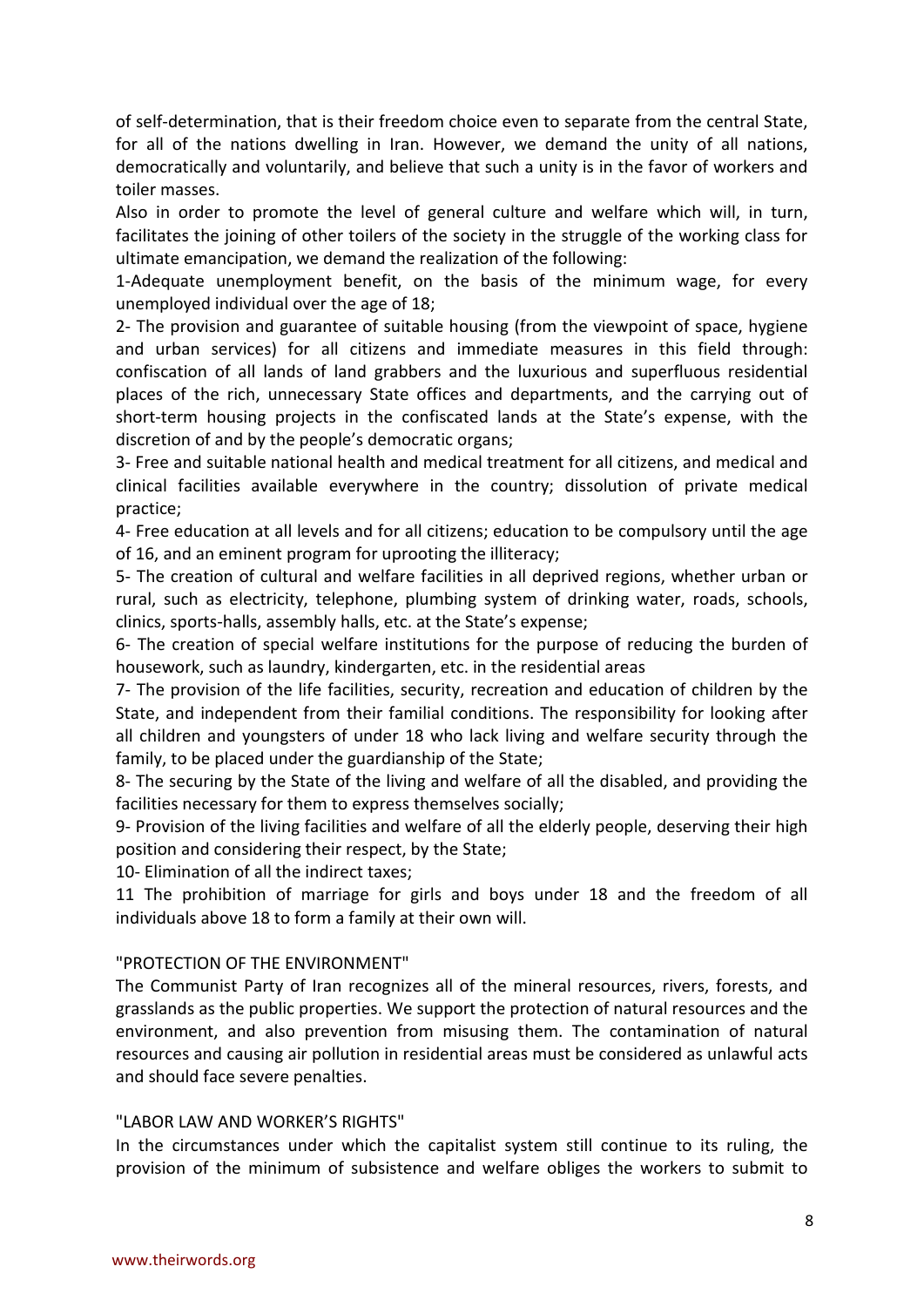continuous, hard and unbearable labor which depletes their strength and health, and deprives them of the possibility and opportunity of moral development and the promotion of the level of their political and class consciousness. We, in order to secure the comfort and the material welfare of the workers and in order to safeguard the working class from intellectual and physical deterioration and increase its abilities in the struggle for complete emancipation from the yoke of capitalist oppression and exploitation, demand the realization of the following for all workers:

1- The reduction of the weekly work to a maximum of 35 hours and the allocation of at least two successive days of rest period in each week; the increasing of the workers annual vacation to 30 days, in addition to the official holidays, with the full payment of salary and allowances;

2- The determination of a minimum official wage by the approval of the elected national representatives of workers, on the basis of the cost of the means of subsistence and welfare of a five-member family, and the increase of the level of wages proportional to the rise in the cost of the means of subsistence and with a view to improving the standard of living;

3- The determination of wages, allowances and the period of rest during the intervals of the daily work, according to the hardness, the hazards, the state of hygiene and other physical conditions of work, by the approval of the elected representatives of workers;

4- The prohibition of the dismissal of workers by the employer and the referring of the final decision, in all cases of dismissal to the vote of the general assembly of the workers of the unit concerned; the supervision of the workers elected representatives over employment affairs;

5- The prohibition of any kind of overtime work;

6- The prohibition of night-work (from 10 p.m. to 6 am) in all branches except those where night-work is unavoidable for technical or social welfare reasons; the double payment of wages and allowances for night work; the payment of shift remuneration for shift-work;

7- The prohibition of any kind of piece-wage (whether piece-work or contract work) and the prohibition of wage payments in the form of goods and in non-monetary forms;

8- The prohibition of any fines and deduction of wages under various excuses, payment of salary for valid absences, illness and convalescence periods, strike time and any kind of stoppage of production for various reasons or due to excuses made by the employer;

9- The inclusion of the time spent by workers on eating, bathing after work, the convening of the general assembly and participation in literacy classes, as part of the working hours of workers; the commuting expenses to be met by the employer;

10- The assurance for safety and hygiene in the work-place, and reduction of hazards at the work-place to an absolute minimum level, regardless of economic considerations; regular medical supervision and examination against hazards and illnesses due to the type of the work, at the employers and the State's expense;

11- Full insurance of workers against injuries and losses arising from work, whether they occur at the work-place or outside it and without the worker needing to prove the shortcoming on the part of the employer or the management of the production unit, at the employers and the State's expense with the discretion and supervision of the elected representatives of workers; payment of compensation workers who suffer from illness and loss of limbs or lose the ability to work, as a result of accidents and damages arising from work; full payment of retirement pension and allowances to the workers in the latter case; the abolition of payment of insurance premium by workers;